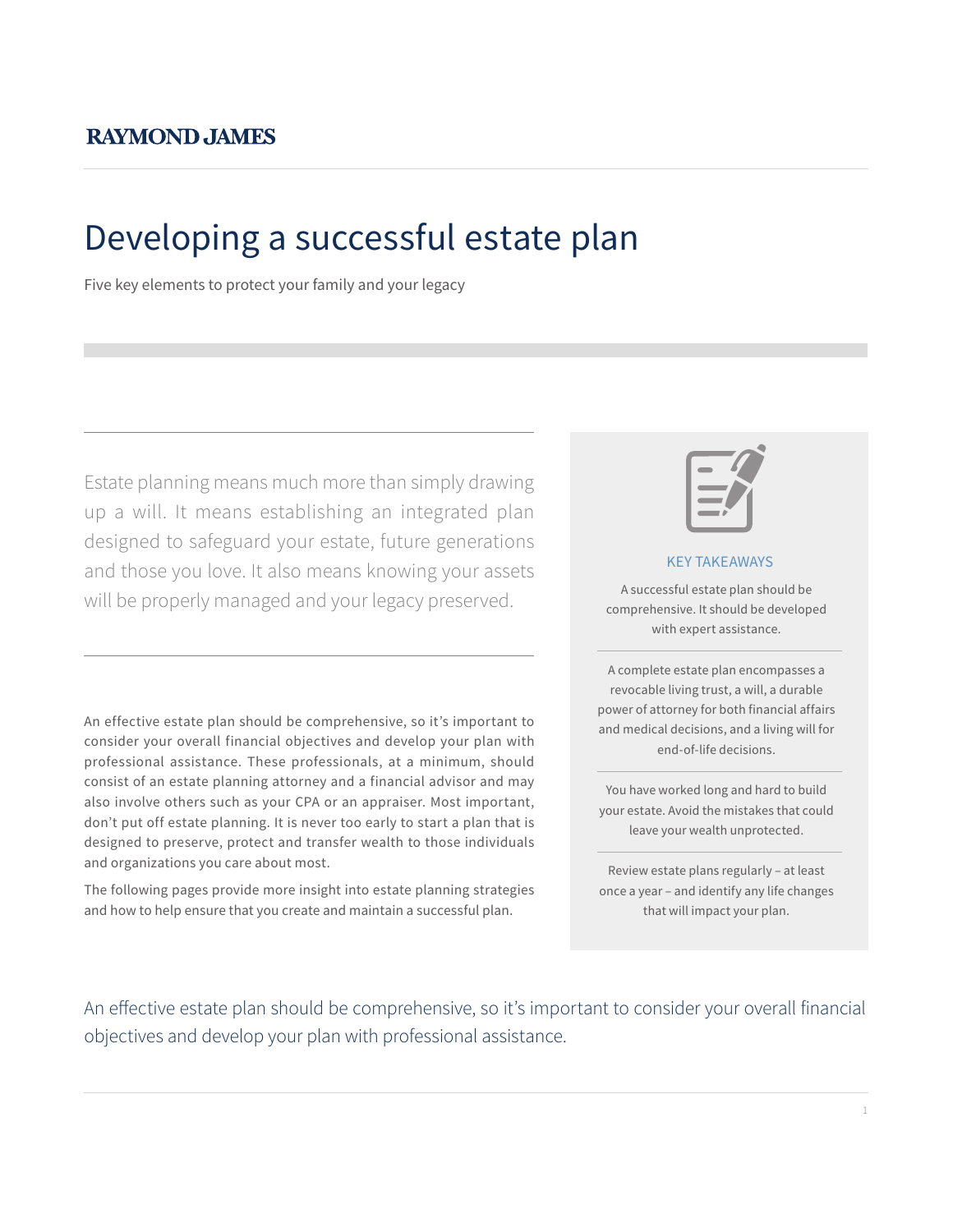# CREATING AND MAINTAINING A SUCCESSFUL ESTATE PLAN

You have worked long and hard to build your estate. To ensure that your wishes will be carried out, your wealth protected and your legacy preserved, there are five key elements to a successful estate plan, including:

| <b>STEP</b> | Take the first step: Commit to creating<br>an estate plan                           |             |
|-------------|-------------------------------------------------------------------------------------|-------------|
|             | Complete all components<br>of your estate plan.                                     | <b>STEP</b> |
| <b>STEP</b> | Appoint an appropriate fiduciary<br>to oversee your plan.                           |             |
|             | Update your plan regularly, especially<br>when life, taxes and other events change. | <b>STEP</b> |
| <b>STEP</b> | Communicate the plan with<br>appropriate parties.                                   |             |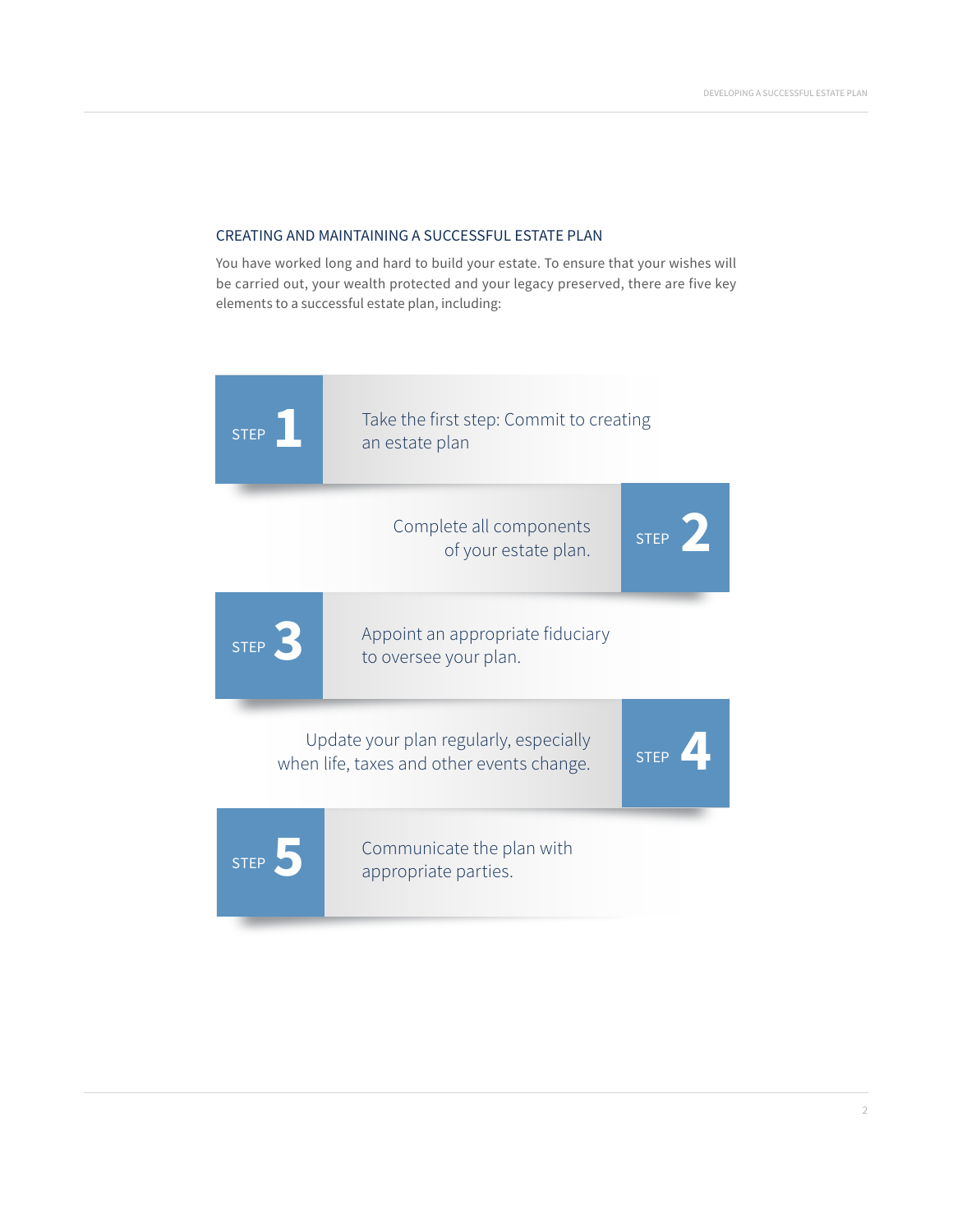#### TAKE THE FIRST STEP

STEP **1**

While estate planning can be an uncomfortable topic, not having a plan in place can leave your family and your legacy in an even more difficult situation. Surprisingly, many intelligent, wealthy and otherwise well-advised individuals put estate planning off or simply ignore it to their detriment. It is never too early to begin planning because there are plenty of potential life events – untimely death, accident, dementia or injury – that could leave your loved ones confused and worried about what to do because there was no plan in place.

Without your own plan, you may not realize it, but the government has an estate plan already prepared for you. The process is called intestate succession. In addition to it being expensive, public and cumbersome, this process may ignore important needs, such as designating a proper guardian for your minor children who you may have not chosen yourself.

It is never too early to begin planning because there are plenty of potential life events – untimely death, accident, dementia or injury – that could leave your loved ones confused and worried about what to do because there was no plan in place.



# COMPLETE THE PLAN

Often, individuals think of estate planning as simply signing a will. It takes more than that, particularly in today's more complex tax and legal environment. Here are some essential items needed to complete a comprehensive estate plan:

- $\blacktriangleright$  A will
- $\blacktriangleright$  A revocable living trust
- $\blacktriangleright$  A durable power of attorney for financial affairs
- $\triangleright$  A durable power of attorney for medical decisions
- $\blacktriangleright$  A living will for end-of-life decisions

While not the all-encompassing form many people believe it is, a will is a necessary part of every estate plan as it documents in detail the method in which you want your assets transferred upon your death.

A revocable living trust, or living trust, is an agreement that provides various benefits, including the efficient management of one's financial affairs in the event of incapacity of the living grantor (the person who created the trust). Upon the grantor's death, a living trust can be used to transfer assets to loved ones or favorite charities efficiently and outside of the probate process.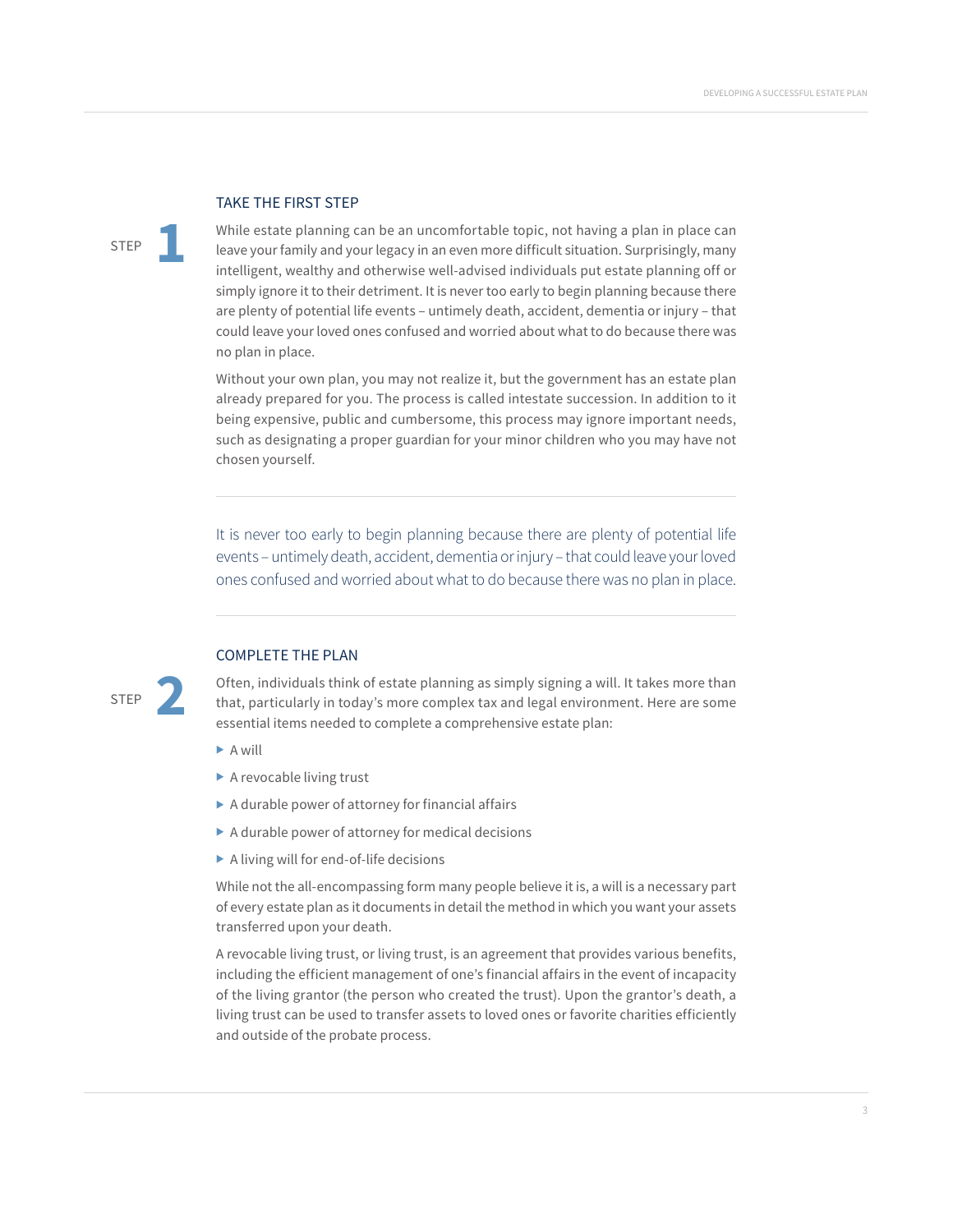Creating a durable power of attorney for both your financial and medical affairs is extremely important. In the event of incapacitation, the durable power of attorney allows your "attorney in fact" to transact business on your behalf or make medical decisions when you cannot. In choosing your attorney in fact, make sure it is someone you trust to carry out your wishes, someone who will not take advantage of you when you are incapacitated, and someone who is willing to serve as your agent.

A living will is a tool that allows you to make end-of-life decisions for yourself in the event you are ever unable to express your wishes. A living will contains your instructions to your physician and other healthcare providers as to the circumstances under which you want life-sustaining treatment provided, withheld or withdrawn.

### ASSET TITLING AND BENEFICIARY DESIGNATIONS

The manner in which assets are owned – including joint titled property, community property and life insurance – is very important. For example, if a married couple creates a new estate plan but all property remains joint titled with right of survivorship (JTWROS), the surviving spouse automatically owns all property held as JTWROS no matter what the terms of the will or trust are. More time and money will be needed in order to correct the new estate plan.

Also, consider asset ownership when moving between community property states (like Texas or California) and common law property states (like Florida, New York or Illinois). Community property is a form of shared ownership of property between husbands and wives that is recognized in only nine states. Moving between common law and community property states without considering the implications of the move can result in unintended and unfortunate estate planning implications.

The ownership of life insurance policies can also have estate planning implications. If the owner of the policy is also the insured, the death benefit of the policy is included in the insured/owner's gross estate for federal estate tax purposes. Owning policies of insurance on your own life can create unnecessary estate tax consequences. It may be advantageous to transfer life insurance policies to the beneficiaries of those policies or to an irrevocable trust.



Talking with a financial advisor in conjunction with a tax planning attorney and CPA will help create the best strategy for you to address all of these areas and more.

#### A LESSON LEARNED

Here is a real-life situation that demonstrates the disastrous impact of not completing an estate plan. A gentleman met with his attorney, and together, they prepared the appropriate documents for his estate plan, including a will and living trust. As time passed, the gentleman was slowly stricken with Alzheimer's. When he reached a point of incapacitation and the family stepped in, they were surprised to find that the documents had never been signed. Without the appropriate signatures, the documents were not valid. There was no trust or power of attorney in place to dictate the man's wishes, and as a result, a guardianship was required to manage both his personal and financial affairs. The family is now required to go through the court to manage his finances, a cumbersome and expensive process, and his wishes for the final distribution of his assets will not occur.

This case study is for illustrative purposes only. Individual cases will vary.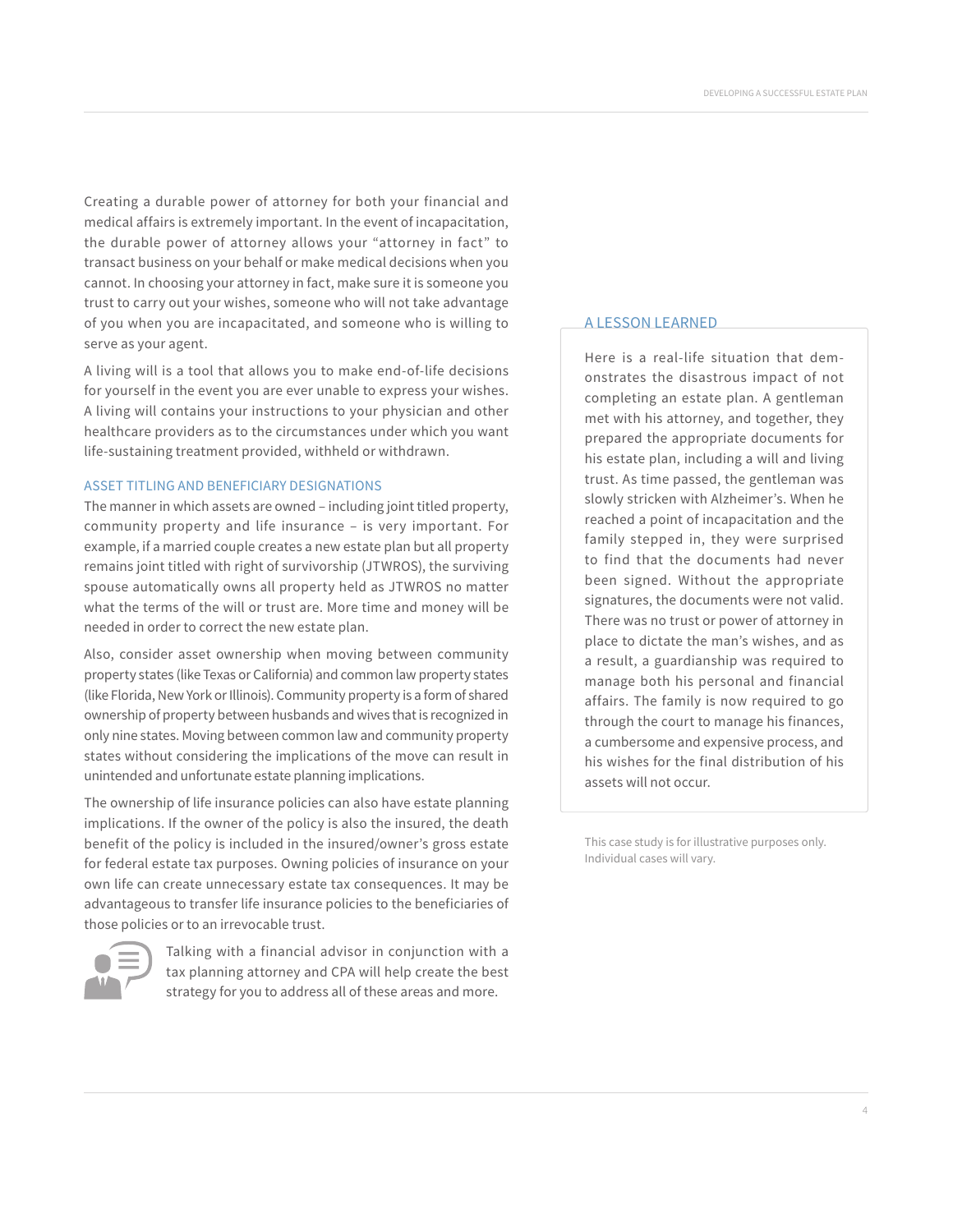# APPOINT APPROPRIATE FIDUCIARIES

STEP **3**

The person or trust company who acts for you when you can't perform under your will (a personal representative or executor) or trust (a trustee) is called a fiduciary. Often estate planners believe that the fiduciary responsibility should be given to a specific individual as an honor or to the oldest child out of respect. Yet, thoughtfully selecting your fiduciary is critical to an effective estate plan.



Ideally, the wisest choice for a fiduciary is one that has the right combination of time, temperament and tenure to carry out the role.

When identifying a fiduciary, consider the time required to carry out the responsibility, in terms of having both enough time to conduct and live their own lives as well as serve as your fiduciary and the ability to act as the trustee during the trust's entire term. Selecting an adult child with a busy life consumed by family, work and travel may not be in the best interests of your estate because they will have very little time to serve as your fiduciary. Nor would it be advisable to name an older friend or relative as trustee since your beneficiaries are likely to outlive them. The traditional rule is that trusts must end 21 years after the death of the youngest beneficiary, but many trusts can last much longer and impact numerous future generations. The key to remember is that no one will live forever to carry out your wishes in the trust.

In selecting a fiduciary, you should also think about that person's temperament. Families often conflict with a fiduciary due to mismatched temperaments. An effective fiduciary must be diligent and detail-oriented.

# Consider Raymond James

If your assets and plans are complex, administering your trust may take a significant amount of time, knowledge, energy and commitment. Choosing the right trustee – or team of co-trustees – to protect and administer the assets you have worked a lifetime to accumulate is crucial to your future.

Raymond James Trust offers complete personal trust services, including serving as trustee or as an agent or custodian for individual trustees. Services by Raymond James Trust are delivered in a team context, drawing upon the knowledge and experience of financial advisors, affiliated investment management entities and experienced trust staff. Solutions are never "one size fits all," but are individually tailored to fit personal needs.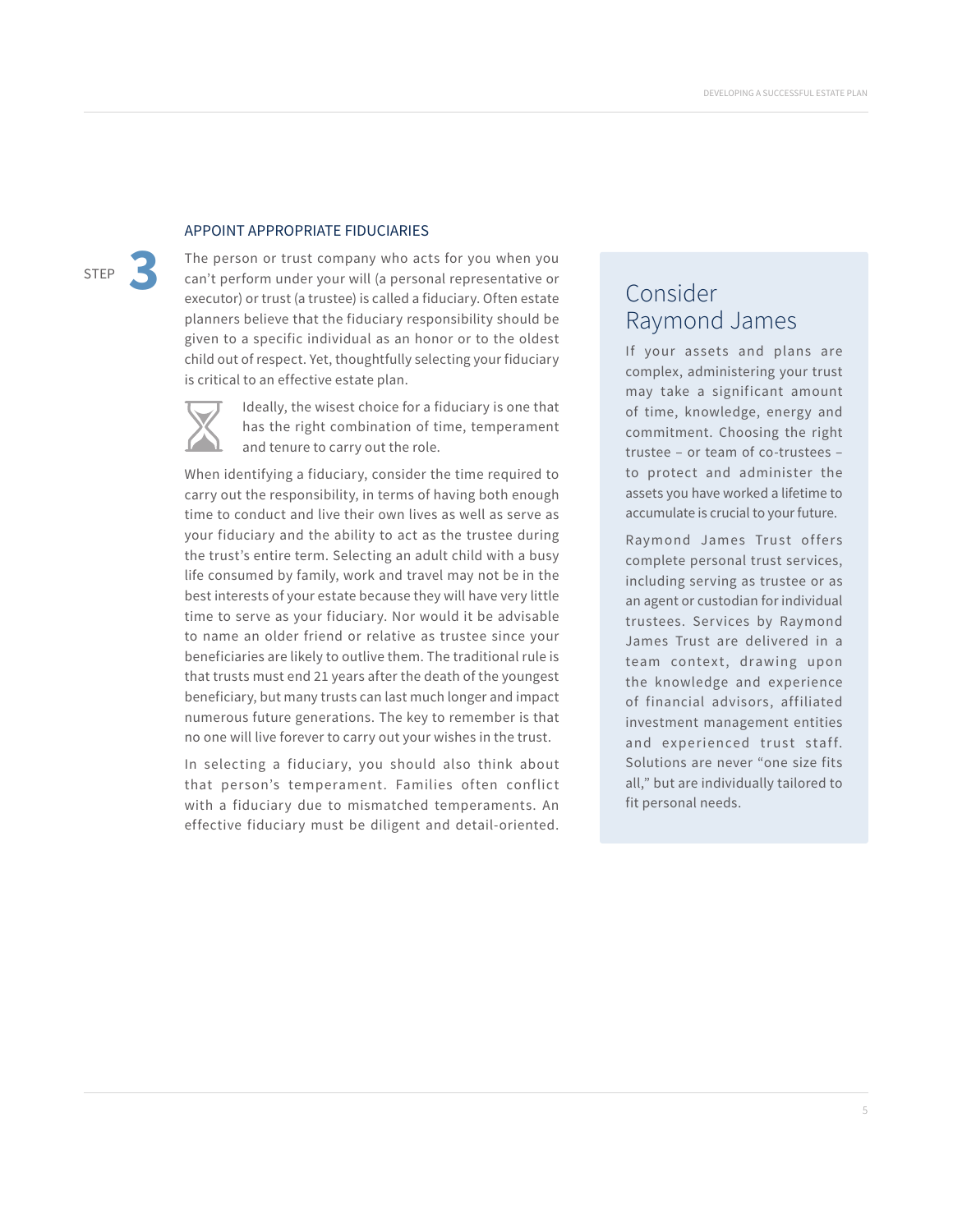Select an individual who tackles any problem or task with the same work ethic as you. An effective fiduciary must also be objective and honest. That is imperative when dealing with such important decisions that affect your loved ones' financial future and your legacy.

Finally, your choice for fiduciary should possess the tenure – a combination of experience and talent – for the role. Acting as a fiduciary is a difficult job and a heavy responsibility. Without this proper blend of talent and experience, the fiduciary may need to hire additional expert talent not initially planned for, ultimately costing the estate more money. Worse, if the fiduciary tries to go it alone, not admitting he or she doesn't know how to handle a certain issue could lead to even more costly mistakes that may result in additional court and tax fees.

Given both the subjective and objective elements to consider in choosing a fiduciary – from talent and temperament to time and longevity – the best choice may lie with an independent corporate trustee like Raymond James Trust, which is highly skilled at dealing with the intricacies of estate tax, trust and investment strategies. Naming a reputable trust company as the fiduciary simplifies technical issues, eliminates the emotional perils often involved with family or friends, and ensures that your wishes will be fulfilled exactly as they are spelled out in the trust. Just as important, an independent trust company is closely regulated, audited and backed by the capital requirements set by its regulators.

#### A FUTURE BUILT ON TRUST

John and Amanda had created a trust for their children, naming John's brother Mark as the trustee. Although Mark was a capable administrator of the trust, John and Amanda had an increasingly difficult time managing the assets in the trust separate from their investment accounts. When Mark moved to another state, it only made things that much more difficult.

At the suggestion of their financial advisor, the couple transferred their trust account to Raymond James Trust. The transition was quick and easy, and now John and Amanda have a corporate trustee with a team of trust professionals continuously overseeing and reviewing their trust account as part of their overall financial plan. And now when John and Amanda visit Mark and his wife, they talk about everything but their financial future.

This case study is for illustrative purposes only. Individual cases will vary.

Ideally, the wisest choice for a fiduciary is one that has the right combination of time, temperament and tenure to carry out the role.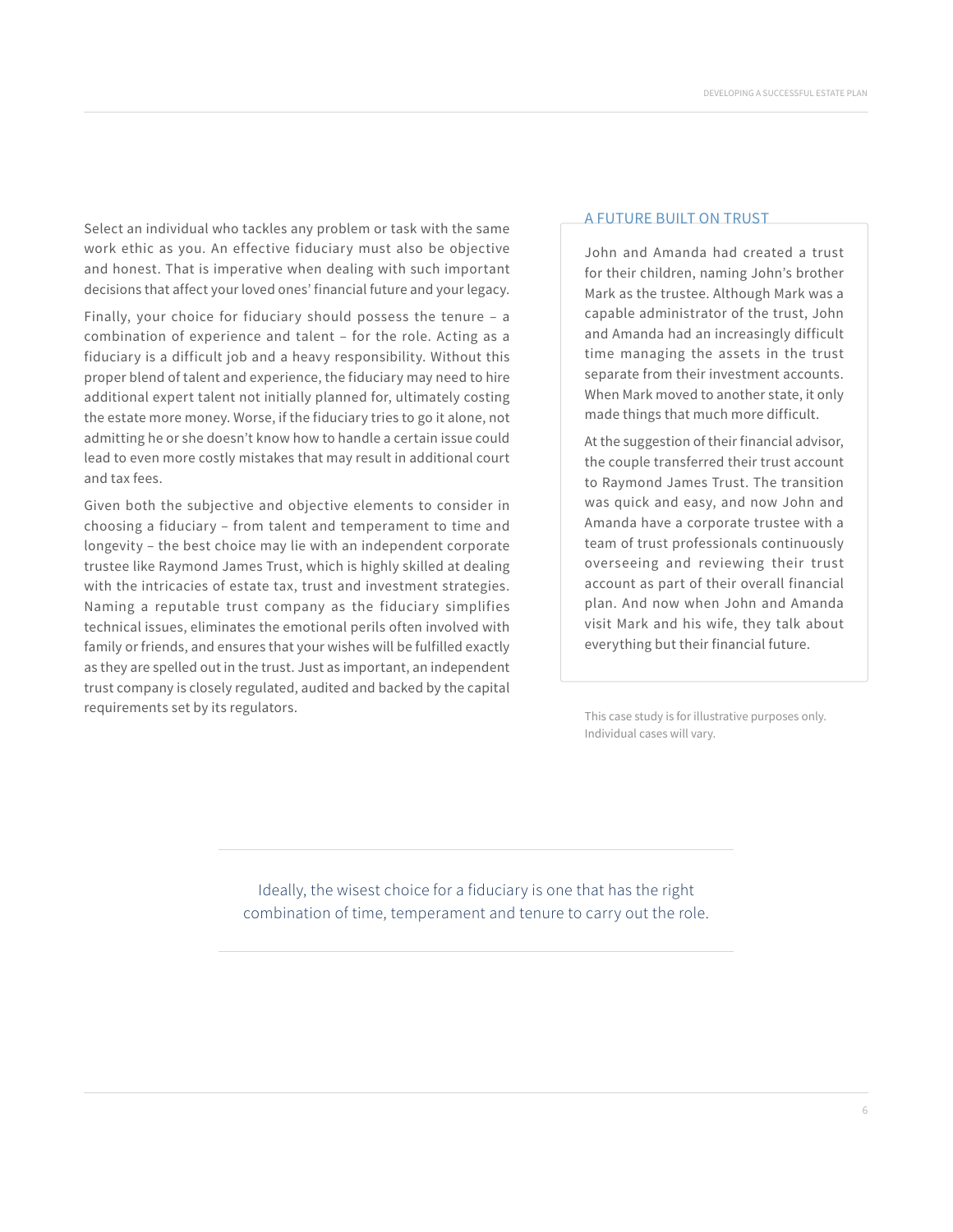# UPDATE PLAN REGULARLY

STEP **4**

Like any financial plan, an estate plan is based on the best available information within the time frame the plan was developed. But once an estate plan is created, the work is not over. Life is like a motion picture with dozens of frames changing every second – sometimes subtly, sometimes dramatically. Your estate plan is only reflective of a single frame or a single point in time. Review estate plans regularly – at least once a year – and identify any changes that will impact your plan, including family, personal interests, wealth and changes in tax law.

With respect to family, have any of the following occurred in the past year?

- You had more children
- Grandchildren were born
- You divorced or married
- A loved-one fell ill and developed special needs

These are all important factors that should be taken into consideration when making adjustments to your estate plan. Some other life changes and questions that may have profound effects may not be so obvious:

- Has your income grown or contracted?
- How much do you want to leave to your children versus giving to a charity that has become important to you?
- How has the rising cost of education affected your plan?
- Is your wealth primarily held in a significant asset like a vacation home or a particular stock?
- Do you want to transfer the home because it has been in the family for three generations or sell it now and pass on only the value of the home to a beneficiary?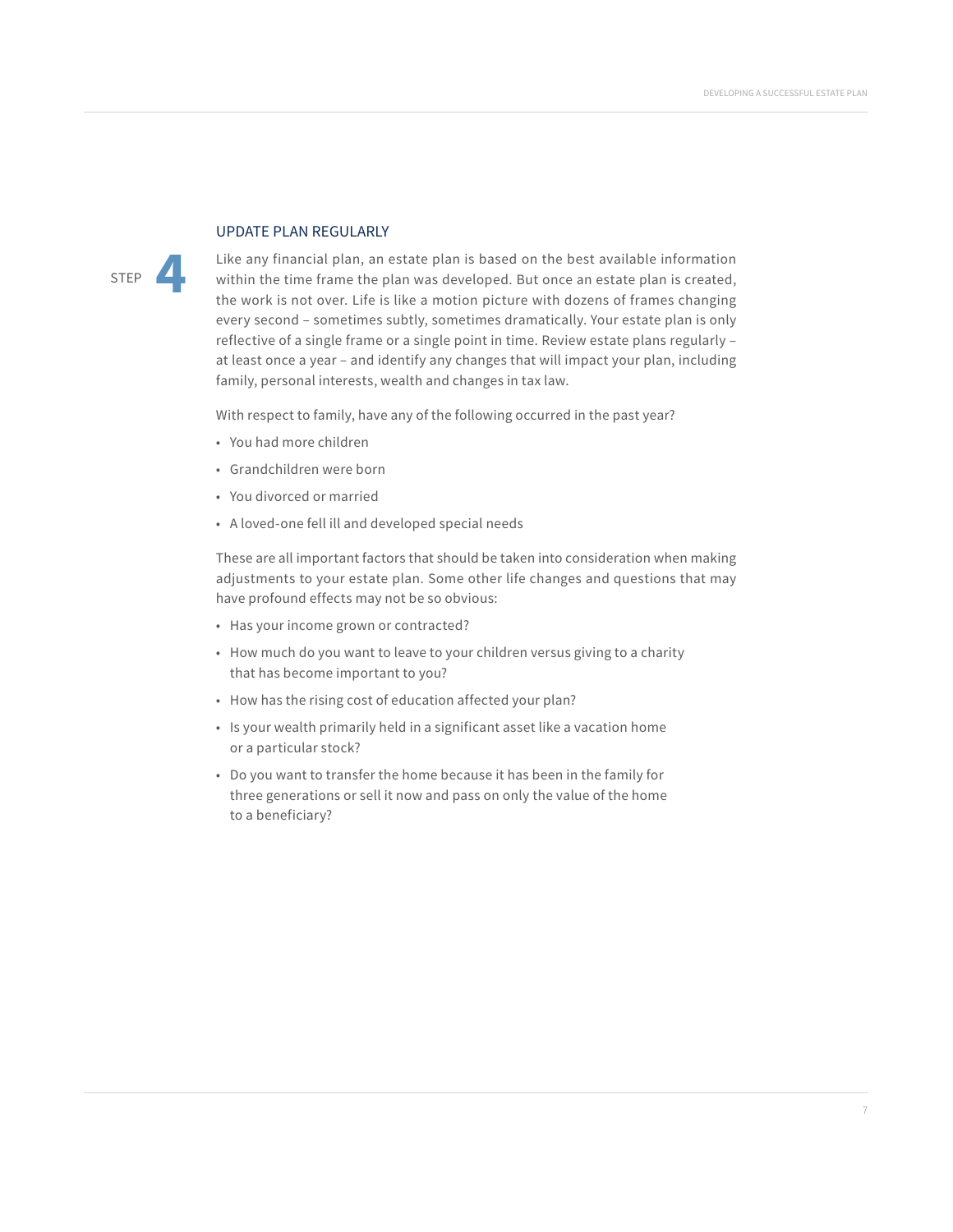### TAXES AND EXEMPTIONS

Changes in law and tax structures can quickly put an estate plan out of date as well. As it stands now, Congress has set the maximum estate tax rate at 40% and has increased each person's lifetime exemption amount to \$5.49 million (2017), which has been indexed for inflation. For spouses, including same-sex couples married in the appropriate states, that is \$10.98 million. In addition, Congress has included "portability," which allows a deceased spouse's estate to elect to transfer any unused exemption amount to the surviving spouse. But federal and state estate and gift tax laws can change at any time, and we must keep an eye on any upcoming changes to these rules, preferably with the assistance of a tax planning attorney.

One of the first principles of economics is that everything is connected to other things in unseen ways. And every action has a consequence. These are the reasons to review your estate plan on a regular basis. You may not recognize a change, but your experienced advisors might.

Life is like a motion picture with dozens of frames changing every second – sometimes subtly, sometimes dramatically. Your estate plan is only reflective of a single frame or a single point in time.

#### A TAX-SAVING SUCCESS STORY

After 24 years in the medical field, Jack retired and he began thinking about his estate and his legacy. He wanted to do more than just bequeath his possessions in a will. So he planned in advance to ensure that his estate, and his family's future, would be protected from losses, especially through taxes.

Working together with his financial advisor, attorney and tax advisor over the years, Jack crafted an estate plan that placed high-value assets vulnerable to income and capital gains taxes into a trust for his family. So while those assets continued to generate income for Jack's beneficiaries, they were no longer part of his taxable estate. Jack also transferred existing life insurance policies into the trusts, naming family members as beneficiaries, to provide the cash needed to settle the estate taxes when it came time to distribute the assets to them. With his days in the ER now over, Jack knew his new phase in life would begin with everything he owned in its rightful place.

This case study is for illustrative purposes only. Individual cases will vary. Any information is not a complete summary or statement of all available data necessary for making an investment decision and does not constitute a recommendation. Prior to making any investment decision, you should consult with your financial advisor about your individual situation.